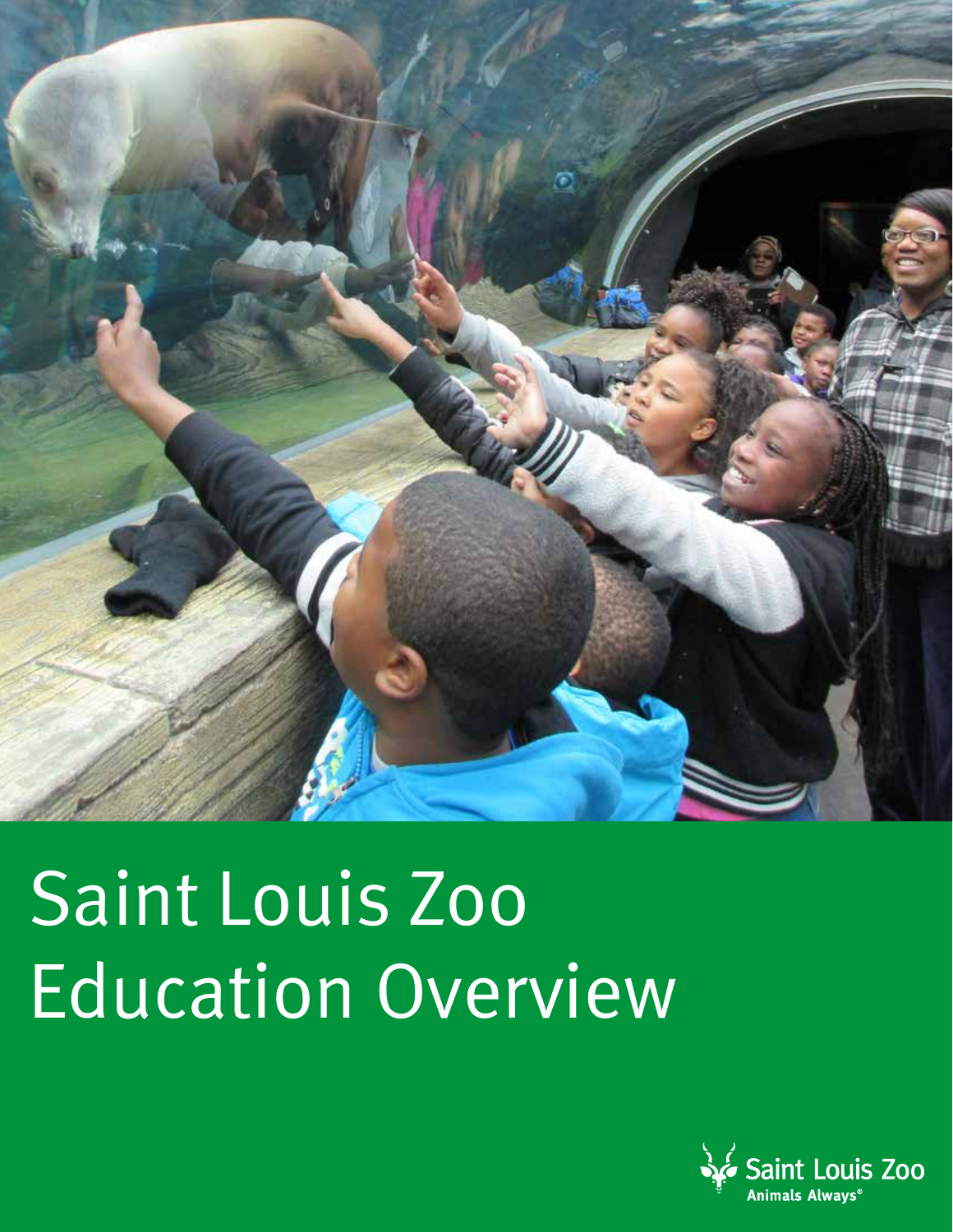

**Our Mission:** Working in partnership with local and global communities, we provide educational opportunities and experiences that nurture compassion for animals and our shared world in order to empower conservation action.

# Building Upon a Legacy of Excellence

#### **Who We Are:**

The Saint Louis Zoo has one of the nation's largest Zoo-based Education Departments. It was established more than 50 years ago to link visitors of every age and background to the Zoo's care for animals and conservation work, not only by providing excellent materials and presentations, but also by creating meaningful experiences.

The Education Department connects the Zoo's conservation efforts in the field to the work we do on our 90-acre campus in protecting and providing quality care for our 17,000 animals. The Zoo is home to 588 species, many of them rare and endangered. It is one of the few free zoos in the nation and, with more than 3 million annual visitors, it is among the most popular. The Saint Louis Zoo was voted America's Top Free Attraction and Best Zoo in USA Today's 10Best Readers' Choice Awards.

At the Zoo, we know that discovering the wonder of nature leads us on the path to stewardship of our planet. Rich with real-world phenomena, the Zoo offers a place where people can pursue and develop their interest in science, engage in science inquiry, practice conservation actions, and reflect on their experience through discussion with a range of people from volunteers to educators to keepers to scientific experts.

As educators, our commitment is not only to recognize and adapt to the various ways people learn, but also to create a new paradigm of conservation education that connects people of all ages and backgrounds to nature. That's a tall order, but ours is a highly qualified staff, offering over 317 combined years of experience in teaching, research and work with animals. This averages out to more than 16 years' experience for each Education Department employee. All of the full-time and part-time year-round educators in the department hold university degrees, including 10 in the department with graduate degrees.

#### **What We Do:**

To help visitors feel more connected to nature and motivate everyone to take action to preserve the natural world. We offer hundreds of programs and typically reach more than 1.7 million visitors each year. We reach people through on-site programs, tours, outreach, distance learning, and a range of events, experiences and contacts with our volunteer and paid staff.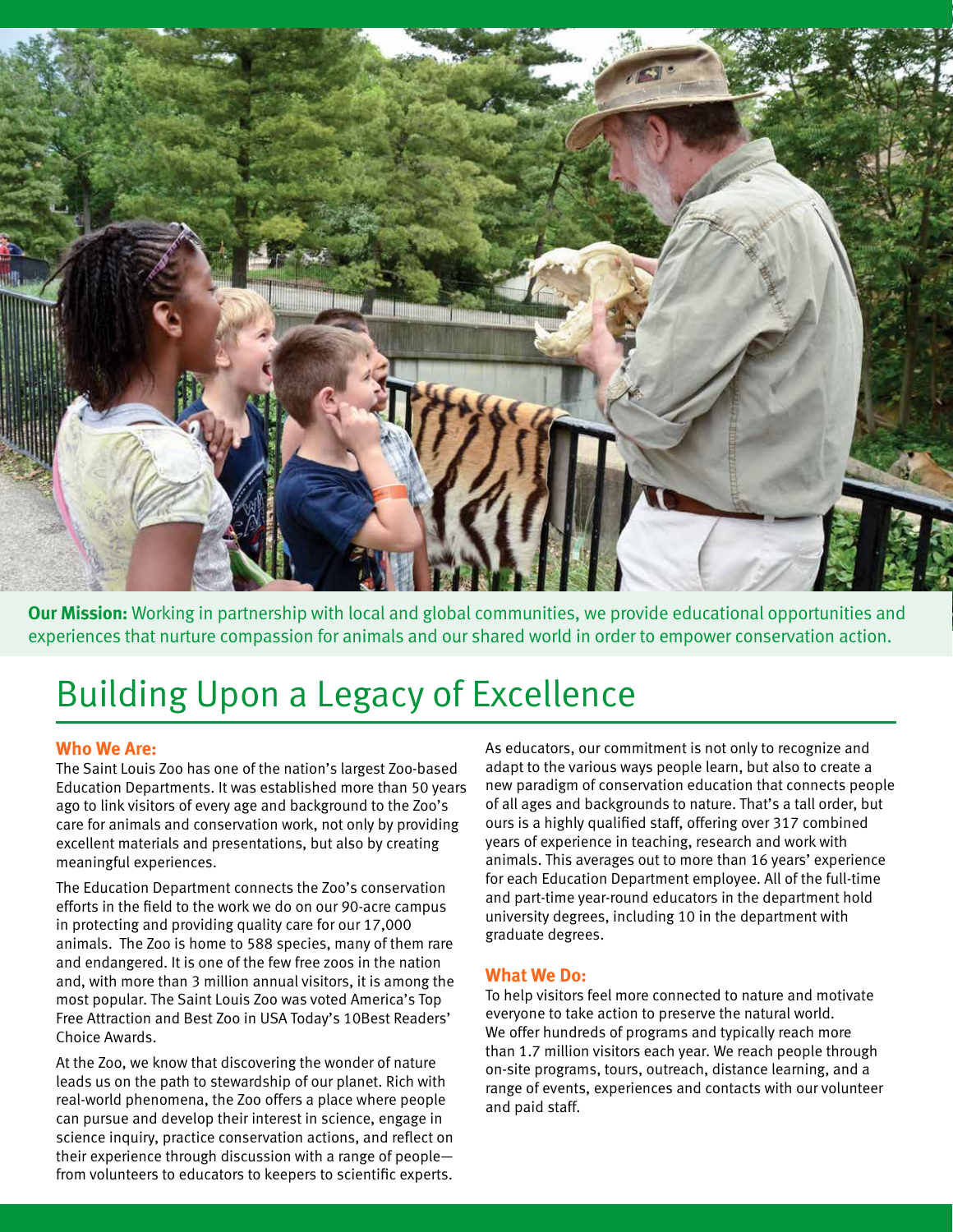# Programs for All Ages and Abilities

# **Early Childhood:**

Programs for children 4 months to 8 years are offered in a variety of formats for young children and their caregivers. Families enjoy programs year-round that include live animals, songs, stories, hands-on experiments and more. Families and school groups can also visit the Wind Wonder Outpost discovery room program. This is a child-directed program where children and their caregivers can explore the natural world together. There are areas for dramatic play where children can transform into an owl or octopus. Or they can discover what a butterfly wing looks like up close, or how bear fur feels. Other popular areas include a miniature Zoo building and a zoo career corner where children can practice being a vet, keeper and more. During the summer, Camp Joey offers a week of animal fun for 4- and 5-year-old campers. Our most impactful program is The Saint Louis Zoo Preschool. Children 3 to 5 years of age investigate the wonders of the natural world in this half-day program. Children are enrolled in the preschool for two full years.

#### **Youth and Teens:**

We provide a huge variety of exciting summer classes and camps for youth. Class topics range from Fantastic Felines to Grossology 101 to Photography at the Zoo. Class lengths vary from an hour to multiple days. Our summer day camps, Camp KangaZoo and Teen Camp, feature four exciting days of hands-on activities and guided Zoo tours, followed by an overnight at the Zoo. KangaCare and Friday extension programs help meet the needs of working parents, and our financial scholarship program makes camp accessible to all.

#### **Families:**

Meet animals up close in a Family Animal Encounter, or sleep under the sea lion viewing tunnel or under the stars at a Wild Nights family overnight. Our Animal Adventure Birthday Party packages include live animal contact and a variety of fun and educational activities.



# **Youth Groups:**

We offer a range of opportunities for individual youth, homeschool, scouts and other organized youth groups. Scouts can learn about animals and work toward fulfilling badge requirements in daytime, after-school, and evening programs or during a Snooze at the Zoo overnight. Homeschoolers can register for individual or monthly classes to explore the world of science through animals and nature.

## **School Groups:**

Tens of thousands of schoolchildren attend classroom presentations, Zoo tours, overnights, after-school and outreach programs every year. These programs are aligned with Missouri Learning Standards and the Next Generation Science Standards. Programs can be customized to meet specific school needs, ranging from one day to multiple visits.



## **Outreach:**

Through our outreach initiatives, we provide programming for everyone – from age 2 to 102. We visit schools, libraries, senior groups, scout groups and a range of community organizations. Live animals may be part of the program, depending upon weather conditions and location parameters.

## **Distance Learning:**

The Zoo's Distance Learning Studio, opened in 2014, enabled the Education Department to increase the number of instructional and informative programs available to students in the United States – and around the world – through the use of innovative technology. Made possible through the generosity of The Tilles Foundation, this studio allows educators to expand learning opportunities about the Zoo, its animals and the conservation work it does. Schools, universities and organizations from across the globe routinely take students to the Zoo without leaving their classrooms, offices or conference areas. The Zoo brings live, interactive, engaging video-conferenced programs directly to your location through the magic of technology.

## **Adult Programs and Lectures:**

Adult programs include breakfast and evening tours, dinners, wine and cheese events, overnights, and presentations. In partnership with the Academy of Science-St. Louis, the Zoo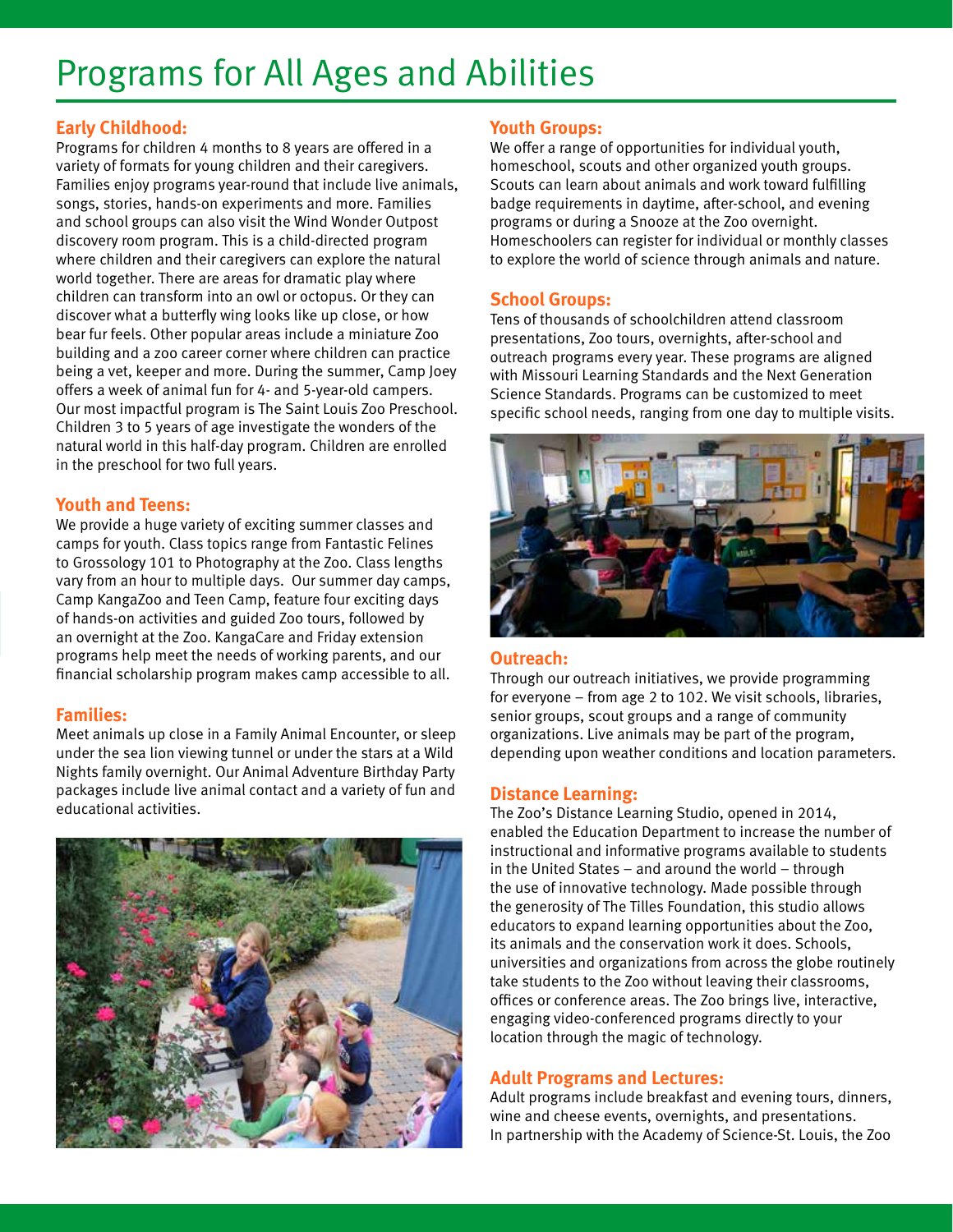

offers lectures delivered by a range of experts from nationally and internationally known academic, conservation and scientific organizations. These discussions cover timely topics ranging from the challenges scientists face as they discover solutions to conservation issues, to the plight of endangered animals and initiatives to preserve those animals and their habitats.

### **Education Inclusion:**

Today, people with disabilities represent the largest minority group in our country, comprising upwards of 56 million Americans. To better meet the needs of these

# Resources at the Zoo

#### **Resources for Teachers:**

Our partnerships with area teachers support broader conservation education, which strengthens our community. The Zoo provides materials for check-out, web-based resources and teacher professional development. Check-out materials available in the Library and Teacher Resource Center include: hands-on kits, curriculum guides, DVDs and activity books. Web-based resources include web-cams, video clips and classroom activities. Teacher workshops provide training in science inquiry, conservation education, zoological content and instructional practices. In these sessions, educators also learn to use the Zoo as an educational resource and natural history as curricular platform. These help educators integrate conservation education into their classroom curricula.

#### **Dedicated Volunteers:**

**Docents:** Our 200 education volunteers (docents) are highly trained and dedicated to teaching schoolchildren and the general public about wildlife, ecosystems and conservation. In sharing their knowledge and enthusiasm about our Zoo,

individuals and their families, a full-time Education Inclusion Specialist joined the Education team in 2017. Inclusive education means all participants are welcomed and supported to learn, contribute and participate in all aspects of the life of the Zoo. The desired results of inclusive experiences for children with and without disabilities and their families include a sense of belonging and membership, positive social relationships and friendships, and development and learning to reach their full potential. This is accomplished working closely with families and staff to create the most successful experience for each child during Zoo visits and programs.



they help increase our visitors' caring attitude toward nature. Docents are also active members of partner organizations such as the Association for Zoo and Aquarium Docents and Volunteers and the St. Louis Metropolitan Docent Council. They also serve on various boards and committees here at the Zoo.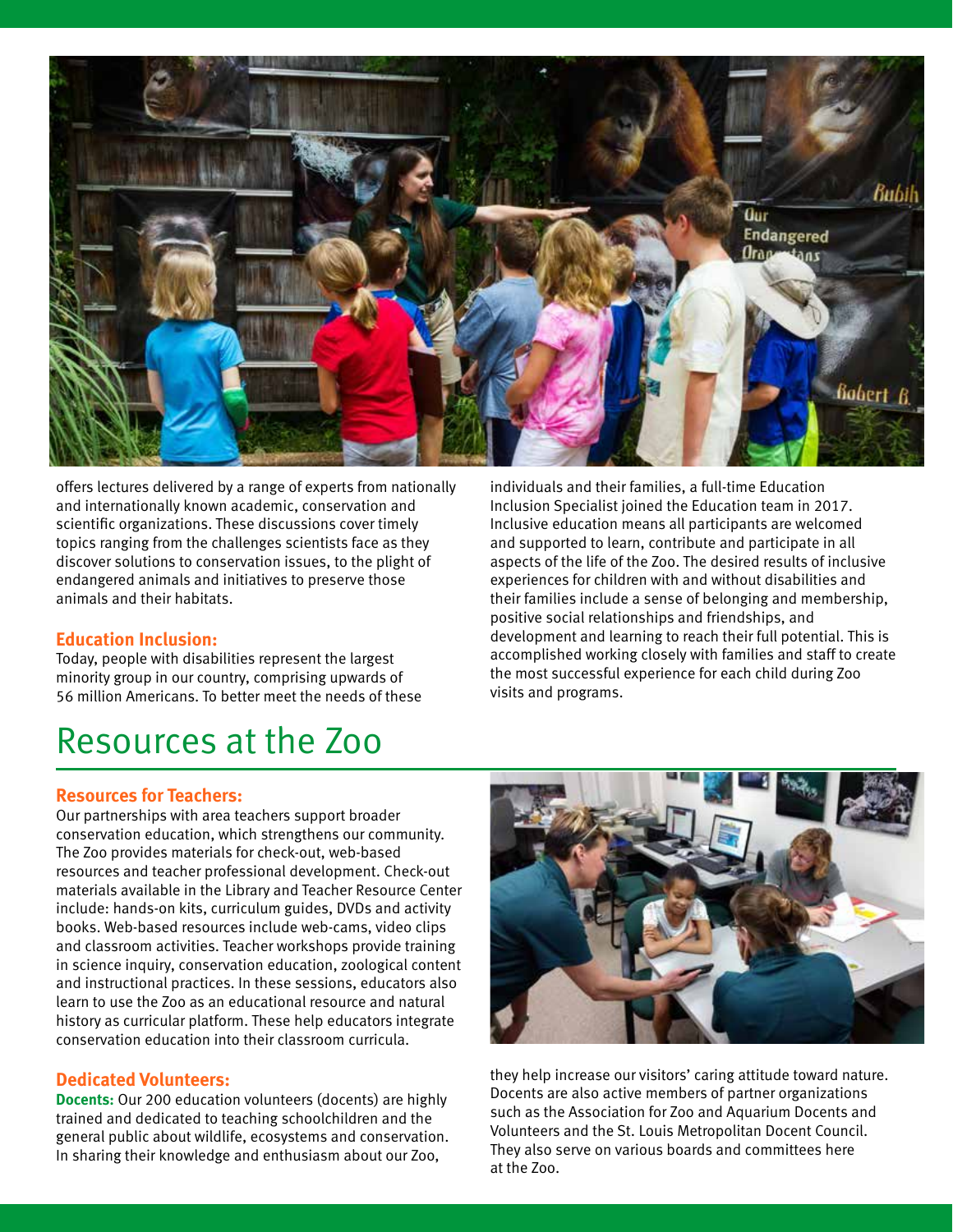**Zoo ALIVE Teens:** Teens who like animals and children and are passionate about wildlife and conservation can also volunteer through Zoo ALIVE—the Zoo's volunteer educator program for high school students. Zoo ALIVE Teen Volunteers help deliver weekend education programs; lead visitor educational activities at events; and assist at birthday parties, Stingrays at Caribbean Cove and summer camps and with outreach. As the designers and voices of the #byetobags campaign, its team members continuously shape the campaign while educating the public about the benefits of switching to reusable bags. They also have opportunities to help our Animal Division team by mulching habitats, caring for invertebrates and more. In addition, they can opt to participate in hikes and camping trips and occasionally help with the Zoo's conservation programs.

#### **Animal Artifact Collection:**

The Saint Louis Zoo's Education Department manages an extensive diverse Biofact Collection (animal artifact collection). The collection consists of over 2,500 objects such as skulls, skeletal, pelts, feathers and other items. This collection is used daily in our programs as an interactive and hands-on teaching tool to enhance the learning experience.

#### **Interpretation on Zoo Grounds:**

Zoo guests often encounter Professor Whachawanano, Dr. Askaway, or Dr. G. Raffe of our Theatrical Interpreter Program. This program has grown over the last decade from one fulltime interpreter to one full-time, one part-time, and more than two dozen seasonal interpreters who are certified by the National Association of Interpretation. This fun group can be seen on Zoo grounds seven days a week, either working in the Stingrays at Caribbean Cove exhibit or engaging visitors in entertaining learning experiences at our animal habitats.



Interpreters also support special evening events and provide multiple programs that include breakfast and evening tours, Daily Safari Tours, and the popular Day with the Rays and Advanced Day with the Rays children's program. They also offer storytelling at Boo at the Zoo and Wild Lights.

#### **Conservation Education Liaison Program:**

The Zoo's Conservation Education Liaisons work in close partnership with the Zoo's Animal Division Department to effectively support Education programs and interpretation. In turn, liaisons also support Animal Division in their education initiatives. As an example, liaisons assist the Zoo's Institute for Conservation Medicine in their outreach efforts to the St. Louis community, specifically with the St. Louis Box Turtle Project. The collaboration allows the liaisons to develop STEM (Science, Technology, Engineering, and Math) programing for the students, and it has expanded the project's reach from 200 students to over 1,000 St. Louis area students who go into Forest Park and track box turtles alongside Zoo scientists.

# Leading the Way in Science and Conservation Education

#### **Milkweed for Monarchs:**

Through a partnership with the City of St. Louis and the Missouri Botanical Garden, the Zoo worked to help connect City residents and urban nature with the Milkweed for Monarchs project. This initiative led to over 50 established monarch-friendly gardens around the city at public and private schools. In addition, the collaboration led to the creation of a Teacher Monarch Garden Resource guide for educators.

#### **Conservation Education Research:**

To maintain our status as one of the leading wildlife educational institutions in the world, we are constantly engaged in research and development. Our research efforts are intended to integrate pedagogy, ecology, zoology, sociology and anthropology into of our programs. Current efforts include research on the topic of affective transformation, a concept coined by Jeffrey P. Bonner, Ph.D.,

Dana Brown President and CEO at the Saint Louis Zoo, to express a connection that goes beyond understanding of nature and connects humans in a deeper level with nature. Our commitment to research and development makes our program an important reference source for other zoo, aquarium and museum education programs in the U.S. and in the world, and allows the Saint Louis Zoo to point the way forward in conservation education.

#### **Citizen Scientists:**

The Saint Louis Zoo supports national and local Citizen Science initiatives like FrogWatch USA™, a national long-term citizen science monitoring program for frogs and toads. We also support local citizen science by leading, staffing and participating in Bioblitz opportunities, which are familyfriendly expeditions in St. Louis that explore different habitats. We also help to establish and collaborate on new citizen science projects such Turtle Road Watch.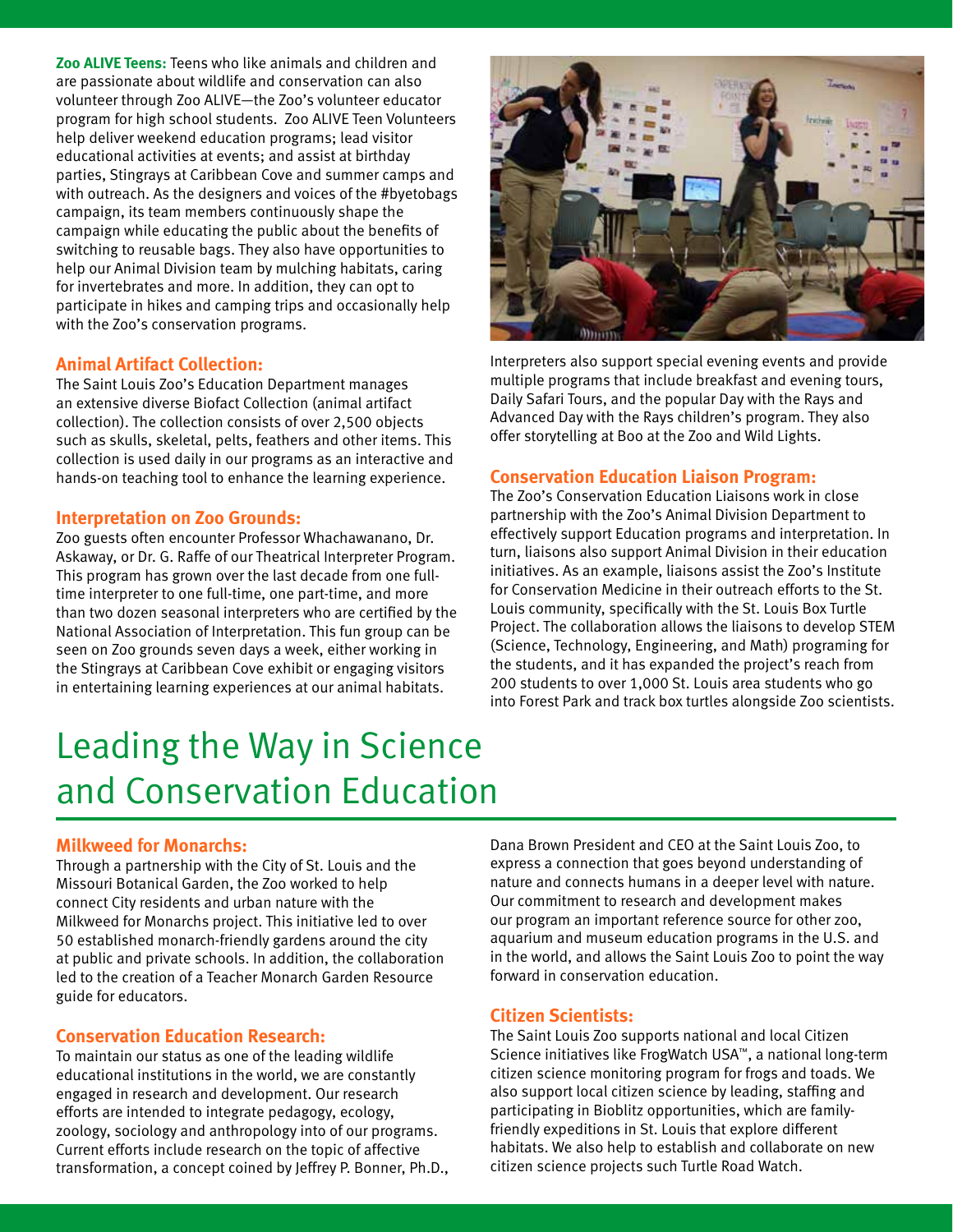# MILESTONES

- In February 2017, the Zoo ALIVE teen volunteers and the #byetobags campaign hosted the first Youth Ocean Conservation Summit in the Midwest. The event gathered 130 Midwestern teens from St. Louis, Chicago, Kansas City and more. The summit aimed to equip young students with the skills to create and sustain conservation projects.
- In 2002, a National Science Foundation funded project, Center for Teaching and Learning (CISTL) began. It was a partnership with Washington University, the Missouri Botanical Garden, Saint Louis Science Center, University of Missouri-St. Louis, St. Louis Community College and University City School District. CISTL focused on improving science teaching and learning through teacher professional development, mentoring and coaching and research.
- The Saint Louis Zoo has received the Center for Interactive Learning and Collaboration's Pinnacle Award, Honorable Mention, for three years in a row.
- Via the generosity of The Tilles Foundation, a new distance learning studio was constructed, dedicated to the continuation of providing quality programs to children around the world.
- A Saint Louis Zoo representative serves on the National Association for Interpretation's Standards Committee with the purpose of working across disciplines in interpretation to establish best practices, knowledge, skills and abilities for the industry.
- The Saint Louis Zoo has worked with The New England Aquarium's National Network of Ocean and Climate Change Interpretation to train staff and volunteers to have a common voice in working towards climate change solutions. This program was funded through the National Science Foundation and included partnerships with The Woods Hole Oceanographic Institute, The FrameWorks Institute and other zoos, aquariums, nature centers and professional scientists.
- Saint Louis Zoo Education and Audience Research staff participated in the Zoo and Aquarium Action Research Collaborative along with five other Association of Zoos and Aquariums institutions as part of a National Science Foundation (NSF) grant. Over the course of the three-year (2012-2014) project, researchers carried out multiple related research projects designed to contribute to an understanding of "engagement" in zoos and aquariums.

# OUR PARTNERS



These researchers studied engagement levels of Zoo Education program participants and general public Zoo visitors while visiting various Zoo exhibits and while participating in a facilitated activity designed to engage them in close observations of animal behavior. The project led researchers to support their hypothesis that a staff-facilitated activity can significantly increase visitor engagement at Zoo exhibits.

- In November 2016, in partnership with San Diego Zoo Kids, the Saint Louis Zoo launched "Zoo TV" at St. Louis Children's Hospital. This 24/7, commercial-free TV channel allows pediatric patients and their families to enjoy animal stories from zoos around the nation, including our own Zoo! We also share our stories with other pediatric hospitals around the nation. We are currently exploring options to bring this opportunity to other pediatric hospitals in the greater St. Louis area.
- The Saint Louis Zoo partners with Saint Louis University (SLU) scientists on the TRTLE project – Teaching Research through Turtle Life-History and Ecophysiology. This NSFfunded study allows eight of our Zoo ALIVE teens per year to participate in laboratory and field research at SLU.
- The Saint Louis Zoo's Education Department has partnered with several Alaska Native communities that live and interact with polar bears in northwest coastal Alaska. Through this partnership, the Zoo provides educational resources, programming and capacity-building opportunities to students in the communities. Because Alaska Native communities have extensive, direct, and relevant experience with polar bears and the impacts of a changing climate, the communities also have the opportunity to connect with our visitors via first-person video at McDonnell Polar Bear Point.

Our staff provides educational value to the greater conservation community through more than 180 worldwide partnerships with universities, governmental agencies and conservation organizations. These partnerships result in presentations at conferences and meetings, as well as articles in academic and scientific journals, reports and publications.

The Zoo has received financial support to provide scholarship assistance to tens of thousands of students, allowing them to enhance their science education through our unique classroom, outreach or summer camp experiences. That support came from companies, foundations and individuals.

We have also received grants for scholarships or certain programs from national and regional institutions.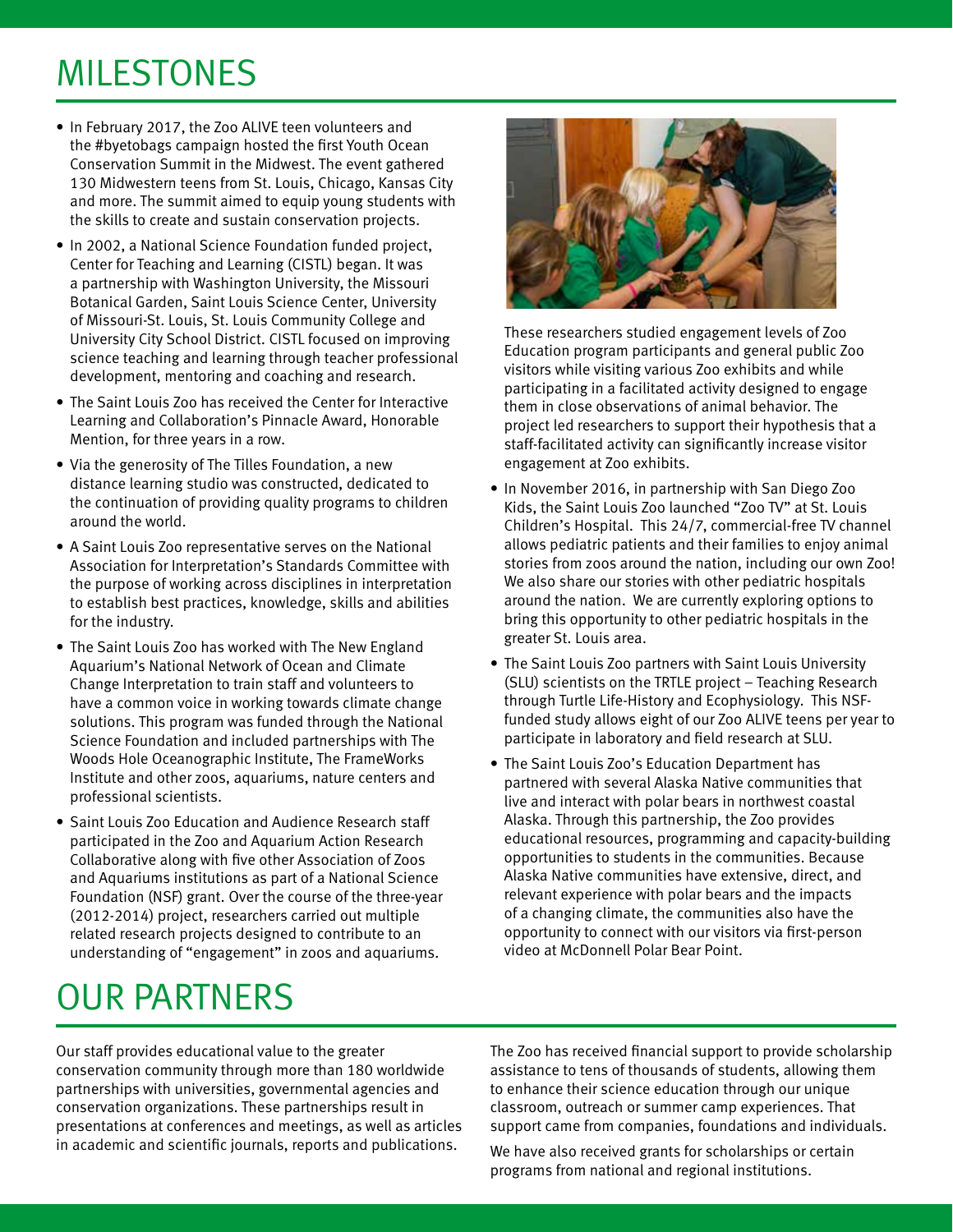# **DONORS**

The Saint Louis Zoo would like to thank the generous donors that help make our education programs possible:

### **Program Gifts:**

Anonymous Edward Chase Garvey Memorial Foundation Engelhardt Family Foundation Equifax Knisely Family Foundation Mercy Kids Monsanto Company National Science Foundation The Boeing Company The Tilles Foundation U.S. Bank Wells Fargo Advisors

### **Education Leadership Team**

Louise Bradshaw *Fred Saigh Director of Education*

**TRD** *Conservation Education Researcher*

Jaclyn Johnson *Assistant Director of Education Management* 

Eve Cooney *Manager of Youth Programs*

Bridget Ebert *Assistant Manager of Youth Programs*

Mike Dawson *Conservation Education Liaison*

Keri Lammering *Conservation Education Liaison*

# **Endowed Funds Supporting Education:**

Bellwether Foundation Education Fund C.C. Johnson and Edith Spink Gallery and Exhibition Fund Claire M. Fitzgerald Teen Leadership Fund E. Desmond Lee Family Education Programs Fund Fred Saigh Director of Education Guerrerio Family Zoo Education Resource Fund John Dee Valentine and Trudy Busch Valentine and their children: Matthew, Blake, August, Christina, John Jr. and Stephen Education Scholarship Fund Kwame Foundation Education Fund Schlafly Fund for Underserved Students Walter and Nancy Galvin Education Scholarship Fund

Lisa Lidgus *Conservation Education Liaison*

Laura Seger *Manager of Learning Experiences*

Chris Blair *Education Inclusion Specialist*

Kim Hoormann *Manager of Learning Experiences*

Hannah Petri *Manager of Docents and Interpretation* 

Ruth Dultz *Assistant Manager of Interpreters*

Jill Gordon *Zoo Librarian/Archivist*